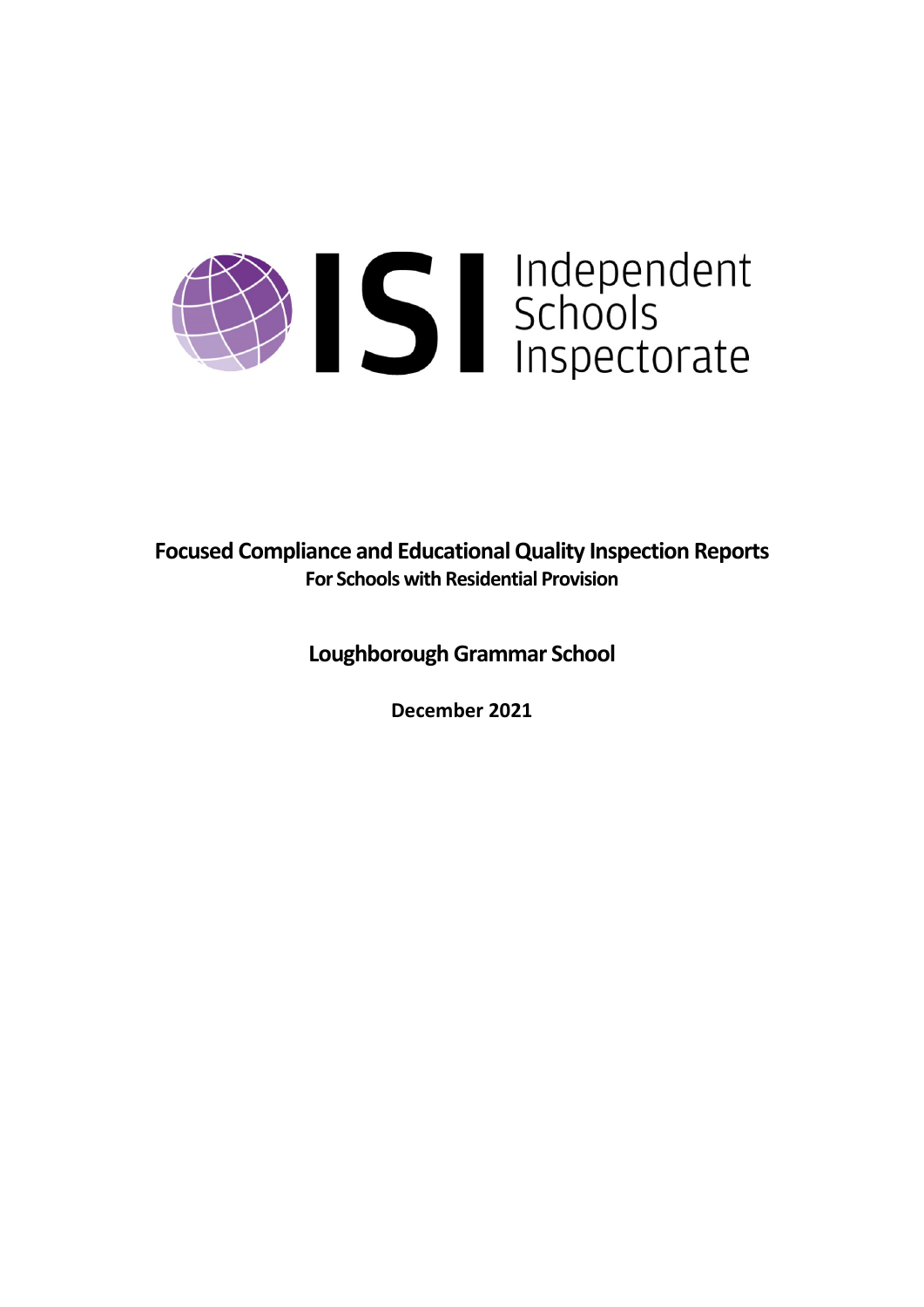# **Contents**

|    | <b>School's Details</b>                                              | 3  |
|----|----------------------------------------------------------------------|----|
| 1. | <b>Background Information</b>                                        | 4  |
|    | <b>About the school</b>                                              | 4  |
|    | What the school seeks to do                                          | 4  |
|    | About the pupils                                                     | 4  |
| 2. | <b>Regulatory Compliance Inspection</b>                              | 5  |
|    | Preface                                                              | 5  |
|    | <b>Key findings</b>                                                  | 6  |
|    | PART 1 - Quality of education provided                               | 6  |
|    | PART 2 - Spiritual, moral, social and cultural development of pupils | 6  |
|    | PART 3 - Welfare, health and safety of pupils                        | 6  |
|    | PART 4 – Suitability of staff, supply staff, and proprietors         | 7  |
|    | PART 5 - Premises of and accommodation at schools                    | 7  |
|    | <b>PART 6 - Provision of information</b>                             | 7  |
|    | PART 7 - Manner in which complaints are handled                      | 7  |
|    | PART 8 - Quality of leadership in and management of schools          | 7  |
| 3. | <b>Educational Quality Inspection</b>                                | 8  |
|    | Preface                                                              | 8  |
|    | <b>Key findings</b>                                                  | 8  |
|    | <b>Recommendation</b>                                                | 8  |
|    | The quality of the pupils' academic and other achievements           | 8  |
|    | The quality of the pupils' personal development                      | 10 |
| 4. | <b>Inspection Evidence</b>                                           | 13 |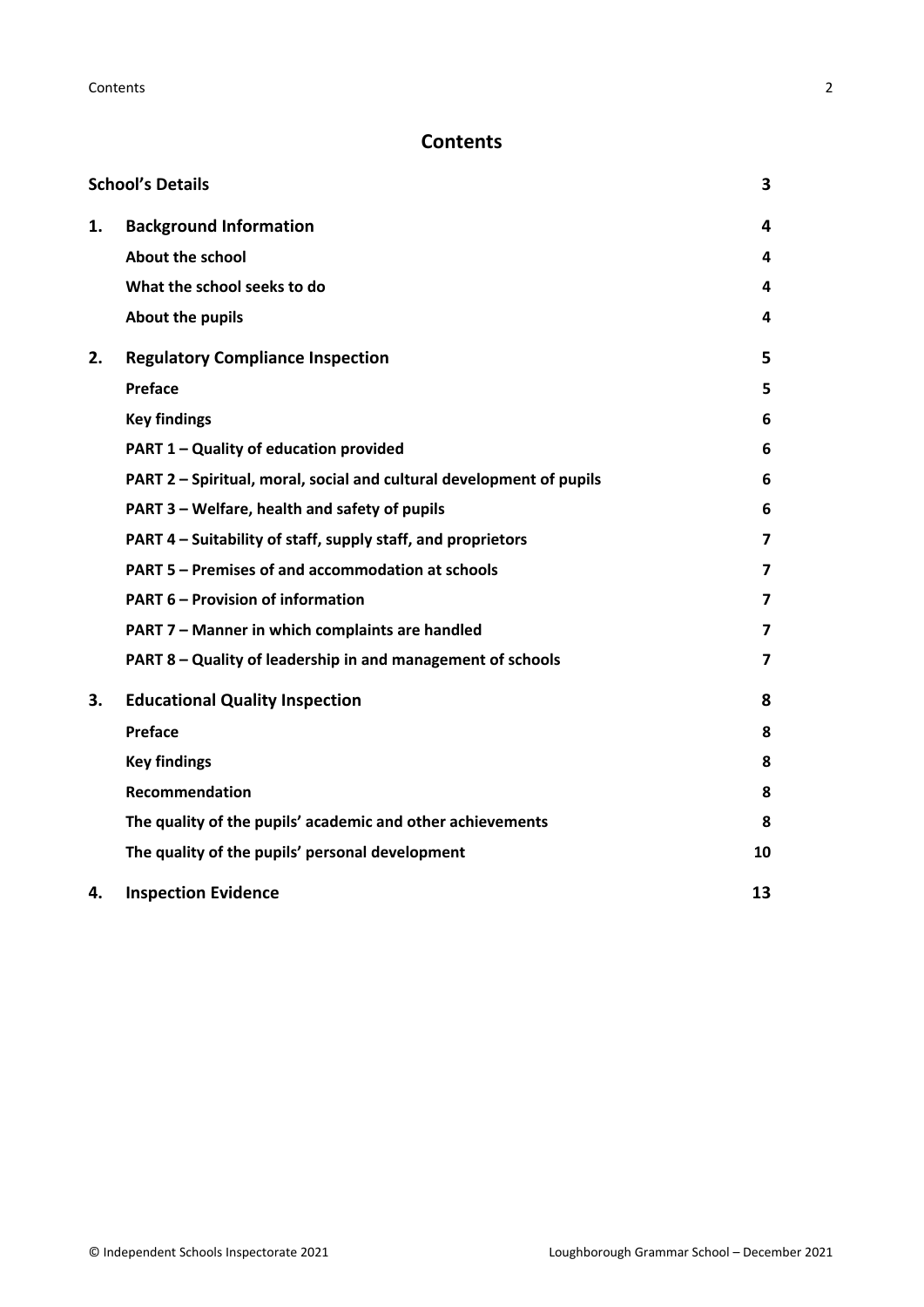| <b>School</b>                    | Loughborough Grammar School                                                                             |     |                 |     |
|----------------------------------|---------------------------------------------------------------------------------------------------------|-----|-----------------|-----|
| <b>DfE</b> number                | 855/6012                                                                                                |     |                 |     |
| <b>Registered charity number</b> | 1081765                                                                                                 |     |                 |     |
| <b>Address</b>                   | Loughborough Grammar School<br><b>Burton Walks</b><br>Loughborough<br>Leicestershire<br><b>LE11 2DU</b> |     |                 |     |
| <b>Telephone number</b>          | 01509 233233                                                                                            |     |                 |     |
| <b>Email address</b>             | grammar.office@lsf.org                                                                                  |     |                 |     |
| <b>Interim headmaster</b>        | Dr Christopher Barnett                                                                                  |     |                 |     |
| Proprietor                       | Loughborough Schools Foundation                                                                         |     |                 |     |
| Age range                        | 10 to 18                                                                                                |     |                 |     |
| Number of pupils on roll         | 867                                                                                                     |     |                 |     |
|                                  | Day pupils                                                                                              | 795 | <b>Boarders</b> | 72  |
|                                  | <b>Juniors</b>                                                                                          | 18  | <b>Seniors</b>  | 637 |
|                                  | <b>Sixth Form</b>                                                                                       | 212 |                 |     |
| <b>Inspection dates</b>          | 30 November to 3 December 2012                                                                          |     |                 |     |

## <span id="page-2-0"></span>**School's Details**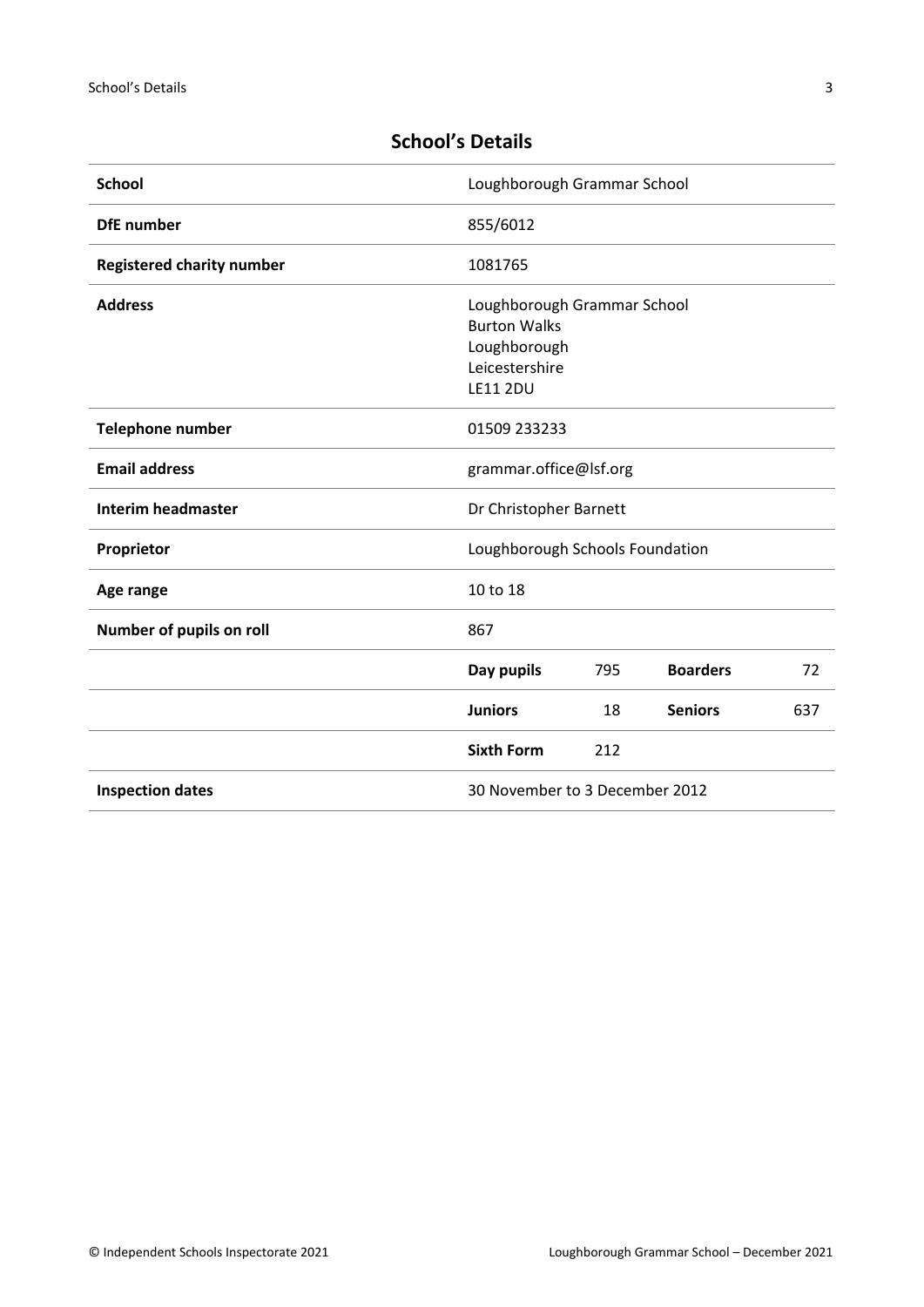## <span id="page-3-0"></span>**1. Background Information**

#### <span id="page-3-1"></span>**About the school**

- 1.1 Loughborough Grammar School is an independent day and boarding school for male pupils. It was founded in 1495 and is one of four schools which make up the Loughborough Schools Foundation (LSF). The school shares a campus with Loughborough High School (for female pupils), Fairfield Preparatory School and Amherst School. The schools have a common governing body but operate as separate entities. Male boarders at the school are accommodated in two houses on the LSF campus. The current interim headmaster took up his position in September 2021.
- 1.2 The school was inspected at the same time as the other schools in the Loughborough Schools Foundation.
- 1.3 During the period March to August 2020, the whole school remained open only for children of key workers.
- 1.4 A number of boarders continued to be accommodated on site.
- 1.5 During this period of closure the school provided remote learning materials for all pupils.
- 1.6 In the interests of infection control during the COVID-19 (coronavirus) pandemic, inspection evidence was gathered partly remotely and partly on-site to reduce contact within the school setting.
- 1.7 In line with the direction given by the Department for Education (DfE) at the time, no evaluation has been made of the nature or effectiveness of any provision made during the period March to August 2020, including its impact on pupils' learning, achievement or personal development. Any concerns relating to pupils' welfare during this period which directly relate to measures implemented by the school have been considered.
- 1.8 During the lockdown period of January to March 2021, all pupils other than vulnerable pupils or the children of key workers received remote learning provision at home. Overseas boarders that did not return home received remote learning at the home of their parents or guardians.
- 1.9 In 2020 and 2021, public examinations were not held. For pupils who would have been expected to take these examinations, centre-assessed grades for 2020 and teacher-assessed grades for 2021 were awarded.

#### <span id="page-3-2"></span>**What the school seeks to do**

1.10 The school aims to produce independently minded young adults who demonstrate good judgement in their decisions and integrity in their relationships and become engaged citizens with a healthy respect for others. It seeks to produce self-disciplined, adaptable leaders and team players who embrace challenge and change.

#### <span id="page-3-3"></span>**About the pupils**

1.11 Most pupils represent professional and business families from the local area and the cities of Nottingham, Derby and Leicester. All of the school's boarders are from overseas. The school has identified 121 pupils with special educational needs and/or disabilities (SEND), of whom 58 receive additional support for their needs. There is one pupil with an education, health and care (EHC) plan. Sixty-four pupils have English as an additional language, 56 of whom receive additional support. Pupils identified as the most able and those with particular talents may have their curriculum modified or enhanced.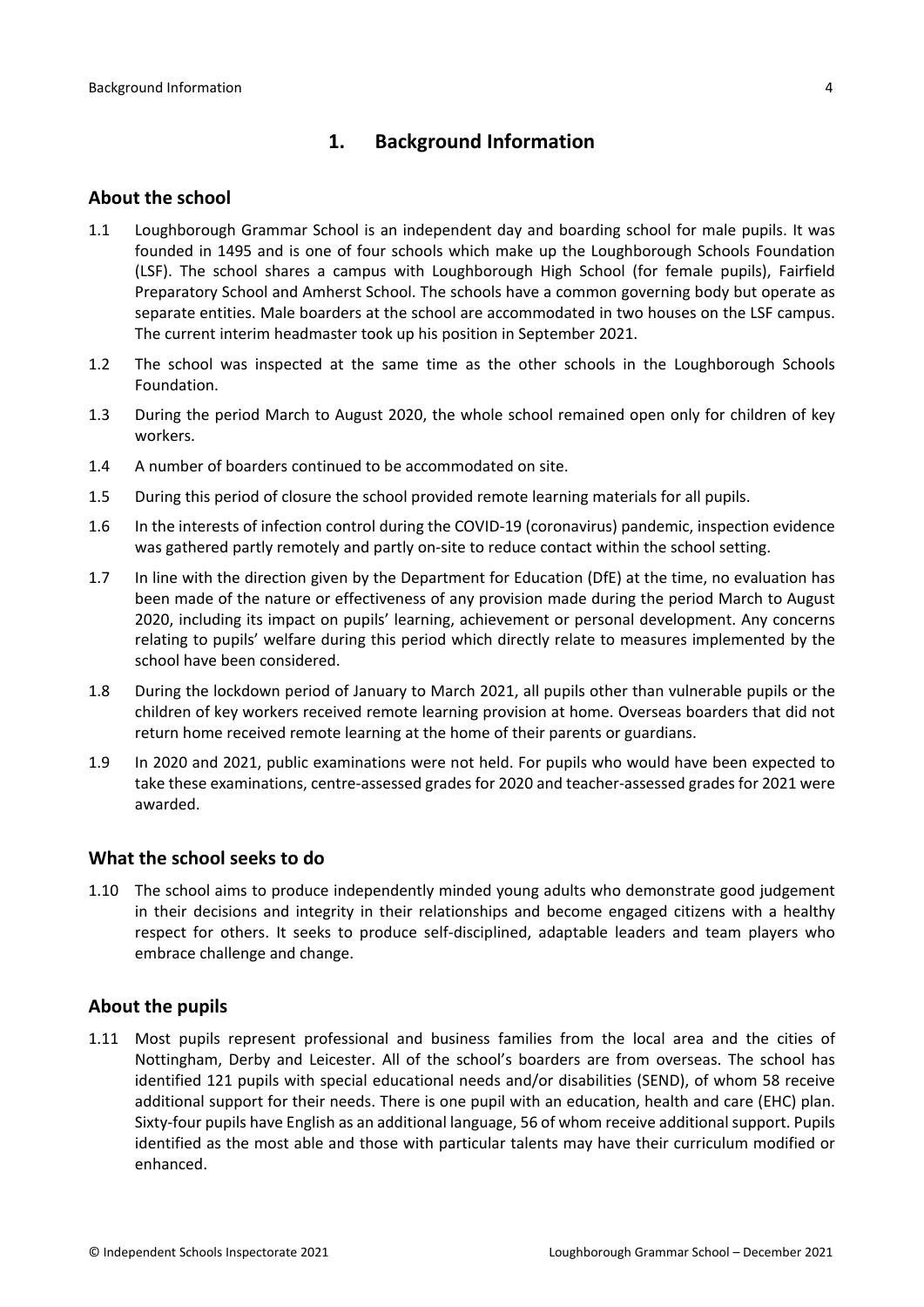## <span id="page-4-0"></span>**2. Regulatory Compliance Inspection**

### <span id="page-4-1"></span>**Preface**

The Independent Schools Inspectorate (ISI) is approved by the Secretary of State to inspect schools which are, or whose heads are, in membership of the associations which form the Independent Schools Council (ISC) and report on the extent to which they meet the Independent School Standards ('the standards') in the Schedule to the Education (Independent School Standards) Regulations 2014, including the National Minimum Standards for Boarding ('boarding NMS'), where applicable. Additionally, inspections report on the school's accessibility plan under Schedule 10 of the Equality Act 2010 and the ban on corporal punishment under section 548 of the Education Act 1996. Inspections also comment on the progress made to meet any compliance action points set out in the school's most recent statutory inspection.

ISI inspections are also carried out under the arrangements of the ISC Associations for the maintenance and improvement of the quality of their membership.

**This is a FOCUSED COMPLIANCE INSPECTION which was combined with an inspection of EDUCATIONAL QUALITY. The FOCUSED COMPLIANCE inspection reports only on the school's compliance with the standards**, **including the boarding NMS.** The standards represent minimum requirements and judgements are given either as **met** or as **not met**. All schools are required to meet all the standards applicable to them. Where the minimum requirements are not met, this is clearly indicated in the relevant section of the report and the school is required to take the actions specified. In this focused compliance inspection, key standards have been inspected in detail. These are the standards on safeguarding; measures to guard against bullying; arrangements for pupils' health and safety; arrangements to check the suitability of staff; the provision of information; the handling of parents' complaints; and other related aspects of leadership and management. The remaining standards and requirements are deemed to continue to be met unless evidence to the contrary has been found.

Inspections do not include matters that are outside of the regulatory framework described above, such as: an exhaustive health and safety audit; compliance with data protection requirements; an in-depth examination of the structural condition of the school, its services or other physical features; contractual arrangements with parents; an investigation of the financial viability of the school or its accounting procedures.

Inspectors may be aware of individual safeguarding concerns, allegations and complaints as part of the inspection process. Such matters will not usually be referred to specifically in published reports in this document but will have been considered by the team in reaching its judgements.

Links to the standards and requirements can be found here: The Education [\(Independent](http://www.legislation.gov.uk/uksi/2014/3283/contents/made) School Standards) [Regulations](http://www.legislation.gov.uk/uksi/2014/3283/contents/made) 2014, National Minimum [Standards](https://www.gov.uk/government/uploads/system/uploads/attachment_data/file/416186/20150319_nms_bs_standards.pdf) for Boarding Schools.

**COVID-19: Inspection judgements do not cover the period March to August 2020 inclusive.**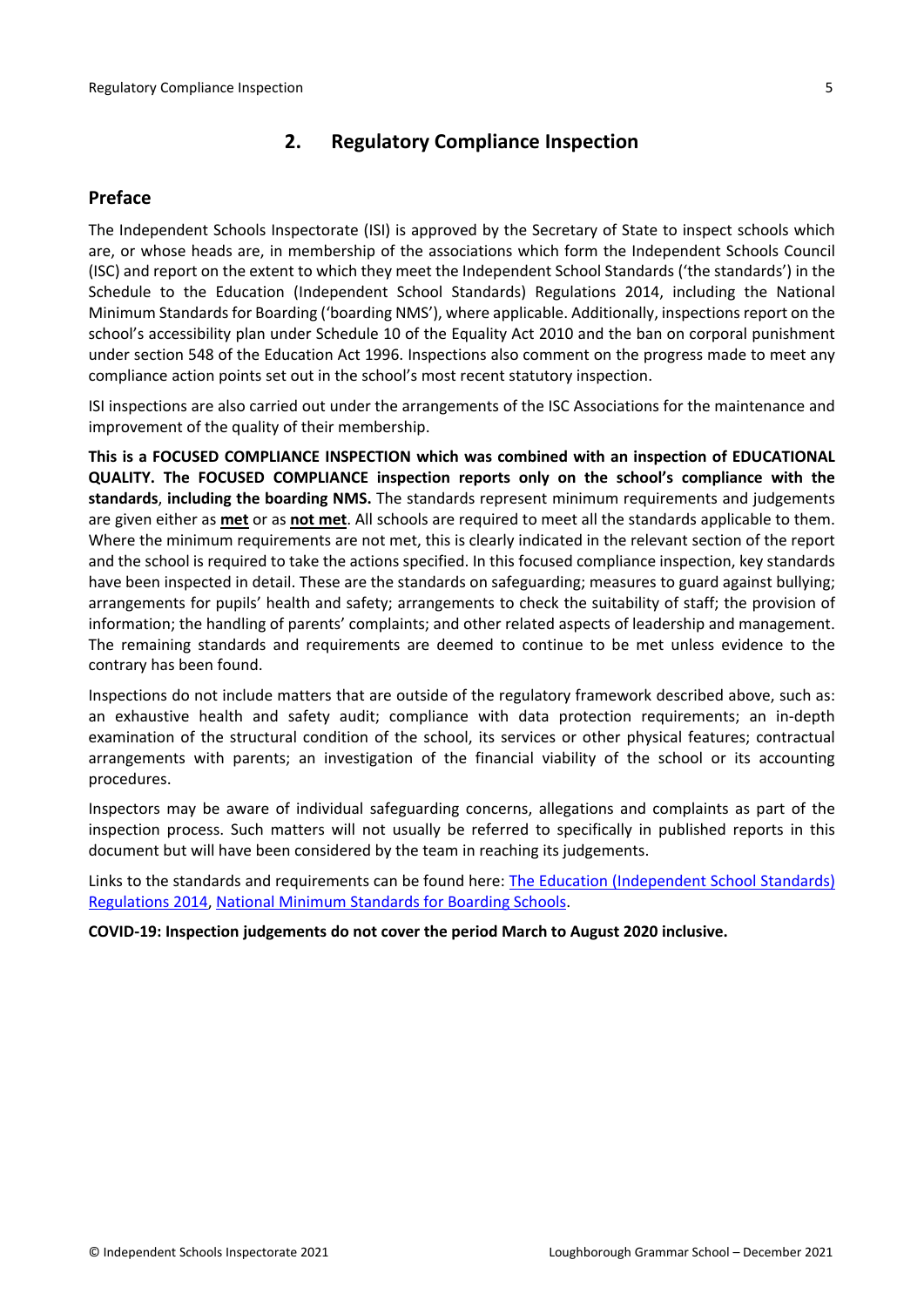## <span id="page-5-0"></span>**Key findings**

**2.1 The school meets the standards in the schedule to the Education (Independent School Standards) Regulations 2014, the National Minimum Standards for Boarding Schools 2015, and associated requirements and no further action is required as a result of this inspection.**

## <span id="page-5-1"></span>**PART 1 – Quality of education provided**

- 2.2 At GCSE in the years 2019 to 2021, performance has confirmed that teaching enables pupils to make good progress in the context of Part 1 paragraph 3(a).
- 2.3 In the sixth form, A-level results in the years 2019 to 2021 have confirmed that teaching enables pupils to make good progress in the context of Part 1 paragraph 3(a).
- 2.4 The curriculum is documented, supported by appropriate plans and schemes of work for the pupils and covers the required breadth of material. The teaching enables pupils to make good progress, encompasses effective behaviour management and is supported by suitable resources. A suitable framework for the assessment of pupils' performance is in place.
- 2.5 Pupils receive relationships education in the junior school and relationships and sex education in the senior school, except in so far as they are lawfully excused. The school has consulted parents and published a written statement of its policy which has regard to the relevant statutory guidance.
- **2.6 The standards relating to the quality of education [paragraphs 1–4] are met.**

## <span id="page-5-2"></span>**PART 2 – Spiritual, moral, social and cultural development of pupils**

- 2.7 Principles and values are actively promoted which facilitate the personal development of pupils as responsible, tolerant, law-abiding citizens. Boarders' views are actively encouraged, and their opinions and concerns are appropriately considered by staff. Any prefect system operating in the school is suitably managed.
- **2.8 The standard relating to spiritual, moral, social and cultural development [paragraph 5] and NMS 17 and 19 are met.**

## <span id="page-5-3"></span>**PART 3 – Welfare, health and safety of pupils**

- 2.9 Arrangements are made to safeguard and promote the welfare of pupils by means that pay due regard to current statutory guidance; good behaviour is promoted; bullying is prevented so far as reasonably practicable; health and safety requirements are met, including those relating to fire safety; provision is made for first aid. Pupils are properly supervised; admission and attendance registers are maintained, as required, and there is a strategic approach to risk assessment. A disability access plan is in place.
- 2.10 An appropriate induction process for pupils new to boarding is implemented, and suitable provision is made for boarders' medical and health care, their food and drink and for managing boarders' laundry and possessions. Boarders have suitable contact with friends and family and access to a programme of activities. Boarding staff are appropriately trained and deployed.
- **2.11 The standardsrelating to welfare, health and safety [paragraphs 6–16], the requirement of Schedule 10 of the Equality Act 2010, the ban on corporal punishment under section 548 of the Education Act 1996, and NMS 2–4, 6–12, 15 and 16 are met.**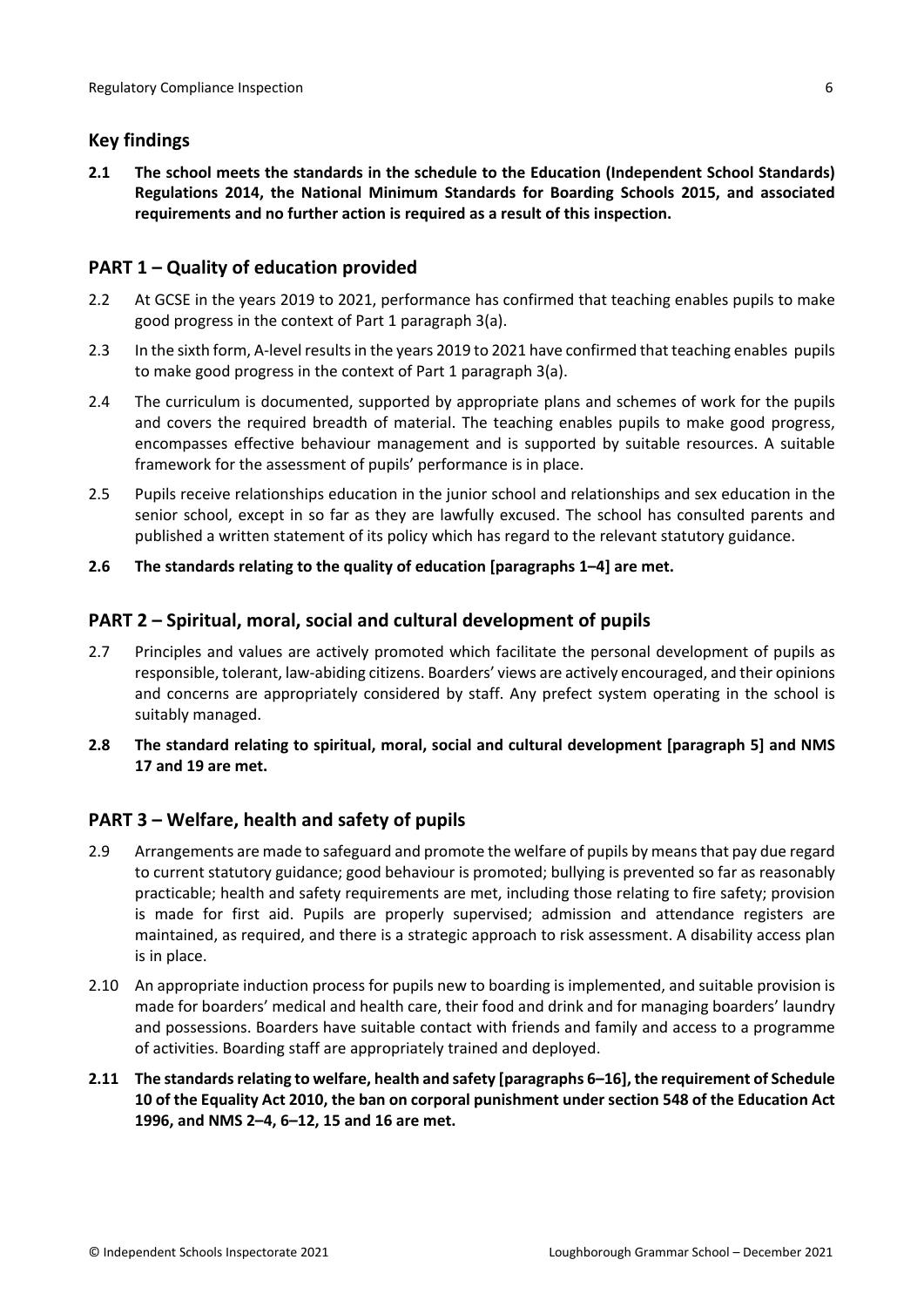## <span id="page-6-0"></span>**PART 4 – Suitability of staff, supply staff, and proprietors**

- 2.12 The school makes appropriate checks to ensure the suitability of staff, supply staff and proprietors, and a register is kept as required. Visitors to boarding accommodation are appropriately supervised and the school's arrangements for guardianship are suitably managed.
- **2.13 The standards relating to the suitability of those in contact with pupils at the school [paragraphs 17–21] and NMS 14 are met.**

#### <span id="page-6-1"></span>**PART 5 – Premises of and accommodation at schools**

2.14 Suitable toilet and changing facilities, and showering facilities where required by the standard, and appropriate accommodation for pupils' medical and therapy needs are provided. The premises are maintained to a standard commensurate with health and safety; acoustics and lighting are appropriate; water provision is adequate. Suitable outdoor space is provided for physical education and outdoor play. Boarding accommodation is adequate for the needs of all boarders, and safeguards and promotes their welfare.

#### **2.15 The standardsrelating to the premises and accommodation [paragraphs 22–31] and NMS 5 are met.**

#### <span id="page-6-2"></span>**PART 6 – Provision of information**

- 2.16 A range of information is published, provided or made available to parents, inspectors and the Department for Education. This includes details about the proprietor, the ethos of the school and the curriculum, and of the school's arrangementsfor admission, behaviour and exclusions, bullying, health and safety, first aid, details of the complaints procedure, and the number of complaints registered under the formal procedure during the preceding school year, and the provision for any with education, health and care plans or English as an additional language. It also includes particulars of the school's academic performance during the preceding school year, inspection reports and (for parents only) a report at least annually of their own child's progress. The safeguarding policy is posted on the school's website. A suitable statement of boarding principles and practice is published by the school.
- **2.17 The standard relating to the provision of information [paragraph 32] and NMS 1 are met.**

#### <span id="page-6-3"></span>**PART 7 – Manner in which complaints are handled**

- 2.18 Parental complaints, if any, are handled effectively through a three-stage process, (informal, formal and a hearing before a panel of three, one of whom is independent of the school). Each stage has clear time scales, and at the third stage the panel can make findings and recommendations which are communicated to the complainant. Records are kept appropriately, including of any action taken, whether or not a complaint is successful, and identifying those relating to the boarding provision.
- **2.19 The standard relating to the handling of complaints [paragraph 33] and NMS 18 are met.**

#### <span id="page-6-4"></span>**PART 8 – Quality of leadership in and management of schools**

- 2.20 The proprietor ensures that the leadership and management demonstrate good skills and knowledge, and fulfil their responsibilities effectively, so that the other standards are consistently met, and they actively promote the well-being of the pupils. Appropriate leadership and management of boarding ensure that the required policies and records are maintained and effectively monitored.
- **2.21 The standard relating to leadership and management of the school [paragraph 34] and NMS 13 are met.**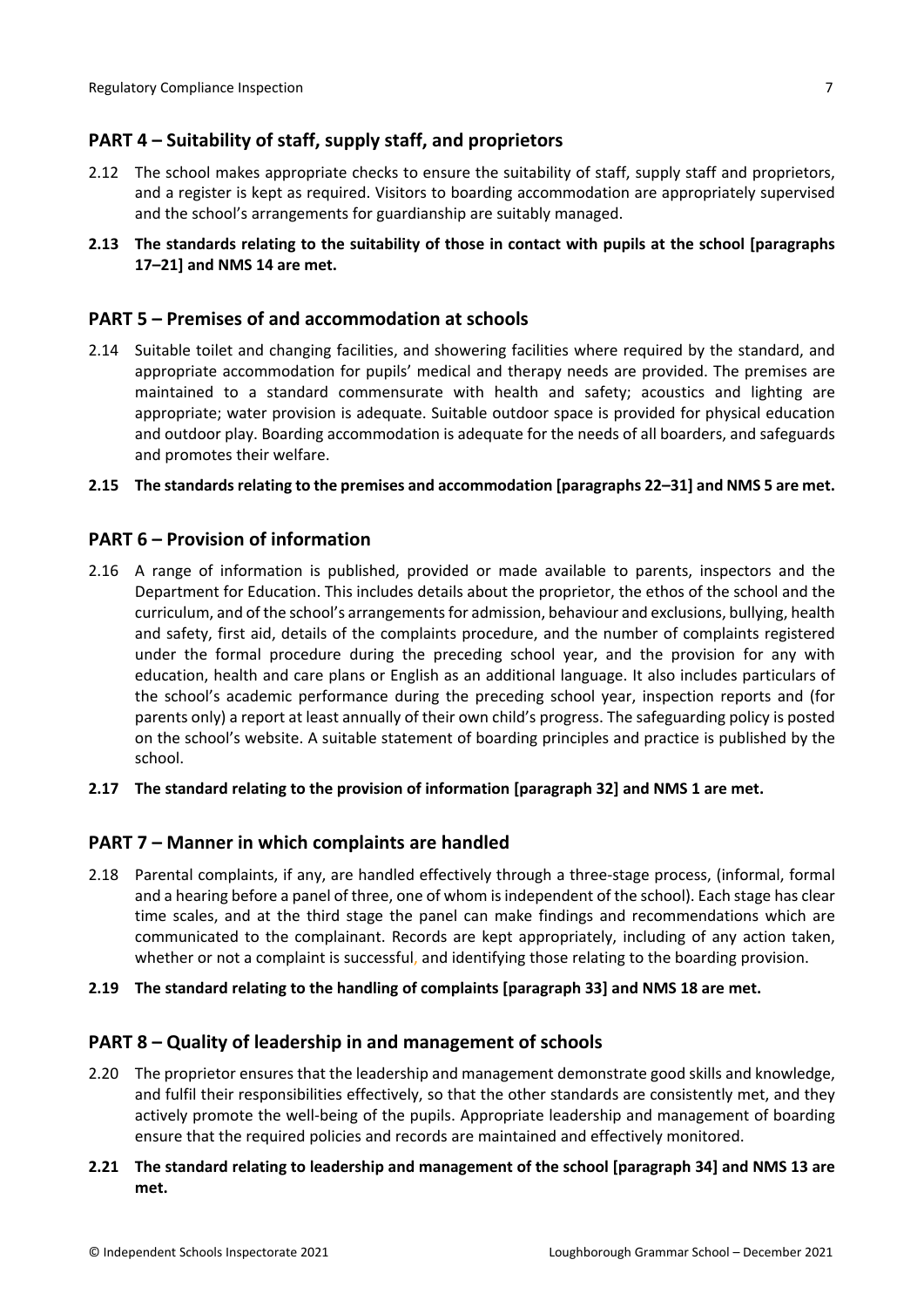## <span id="page-7-0"></span>**3. Educational Quality Inspection**

#### <span id="page-7-1"></span>**Preface**

**The EDUCATIONAL QUALITY inspection reports on the quality of the school's work**. It focuses on the two key outcomes:

- The achievement of the pupils, including their academic development, and
- The personal development of the pupils.

#### **The headline judgements apply one of the ISI descriptors 'excellent', 'good', 'sound' or 'unsatisfactory'.**

Where necessary, National Curriculum nomenclature is used to refer to year groups in the school.

## <span id="page-7-2"></span>**Key findings**

3.1 The quality of the pupils' academic and other achievements is excellent.

- Pupils display extremely advanced communication skills.
- Pupils demonstrate excellent subject knowledge and deep learning across the curriculum.
- Pupils attain highly and make excellent progress across the school.
- Pupil attitudes to learning are exemplary. They demonstrate excellent initiative and independence, both individually and collaboratively.
- Pupils demonstrate highly developed study skills.
- 3.2 The quality of the pupils' personal development is excellent.
	- Pupil collaboration and leadership are excellent throughout the school.
	- Pupils demonstrate substantial self-confidence and a very strong awareness of personal growth over time.
	- Pupils contribute extremely positively and willingly to the school community and society more broadly.
	- Pupils are able to make well-informed decisions in order to develop their own well-being and relationships with others.

#### <span id="page-7-3"></span>**Recommendation**

- 3.3 In the context of the excellent outcomes, the school may wish to consider:
	- Strengthen pupils' application of their information and communication technology (ICT) skills more widely across the curriculum.

#### <span id="page-7-4"></span>**The quality of the pupils' academic and other achievements**

- 3.4 The quality of the pupils' academic and other achievements is excellent.
- 3.5 Analysis of data, lesson observations and work scrutiny show that pupils throughout the school make excellent progress across all areas of learning and at all age and ability ranges. The identification of individual targets strongly assists pupils' focus upon key areas. Intervention strategies are put in place if needed. Pupils with SEND and EAL make very good progress in line with their peers.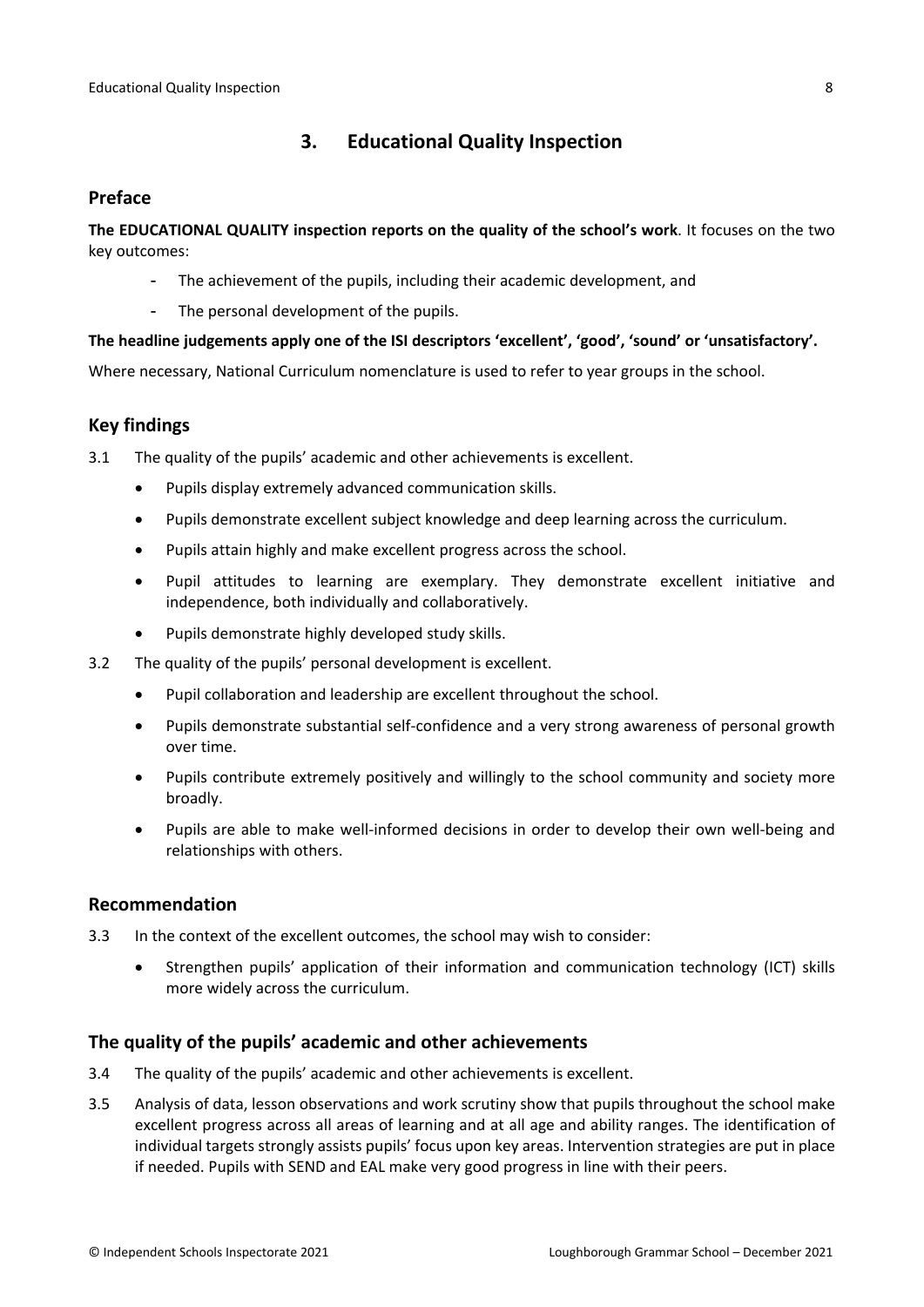- 3.6 In the years 2018 and 2019, results in external examinations at A level and GCSE were above national averages. Academic outcomes across all subjects are very good. The centre-assessed grades for 2020 and teacher-assessed grades for 2021 show pupils' attainment has risen still further. In 2021, nearly three-quarters of A-level results were at A\* to A, and over four-fifths of GCSE results were at grades 7 to 9. The school and pupils judge that this was supported by the very strong provision the school made for online learning during the periods pupils were at home.
- 3.7 Most pupils gain their first-choice places at universities with high entry requirements or equivalent institutions in specific fields. Pupils achieve highly and show substantial pride in their school because of the excellent leadership of academic provision. Pupils are deeply engaged in the learning process, and a very large majority of pupils and parents commented on the help and encouragement they receive from supportive, dedicated and experienced staff when they encounter problems with their work.
- 3.8 Pupils of all ages and abilities clearly demonstrated in lessons and in conversation excellent knowledge, understanding and skills across all areas of learning. Work seen is of a standard beyond and in some cases, well beyond age-related expectations. Younger pupils in a geography lesson demonstrated compass skills at a high level with the conceptual skills developed in one lesson applied successfully to practical situations in the next. In a French lesson, GCSE pupils' ability to verbally construct complex sentences using a variety of tenses was excellent. Older pupils used subject specific terminology confidently and succinctly in biology to recall and explain the structure and functions of enzymes. Pupils' progress is evidently augmented by wider intellectual study and a genuine interest in their studies.
- 3.9 Boarders commented in their discussions with the inspectorsthat the supportive team of resident and visiting staff nurture and guide boarders through their academic challenges by offering extra lessons, one to one advice and by being on call via the use of remote learning. These factors, all contributing to their excellent improvement in knowledge, skills and understanding.
- 3.10 Pupils communicate in a mature, confident and articulate manner. Their use of subject specific terminology is excellent and used well to develop their studies further, including by pupils with EAL. Pupils listen to each other with empathy, engagement, and sensitivity. Written communication is also excellent, as seen in GCSE history workbooks, where sophisticated language is used to explain and conclude whether appeasement was one of the main factors in the cause of World War 2. Younger pupils' use of fluent, enthusiastic expression is seen in pieces of very coherent and focused essay writing.
- 3.11 The numeracy skills and knowledge of the pupils of all ages and abilities are very well developed. Pupils apply these extremely competently across a wide range of subjects and practical situations. For example, younger pupils in a physics lesson confidently used protractors to calculate the path of a ray of light through a fibre optic cable. Numeracy skills become increasingly sophisticated as the pupils move up the school. Within an A-level biology class, older pupils employed statistical testing with ease. The most able pupils recognised the need for a null hypothesis and the subsequent use of a chi squared test to analyse the results of the data gathered.
- 3.12 Pupils display well developed information and communication technology (ICT) skills, and recognise that these skills developed strongly during periods of lockdown. Applying their ICT skills when learning online has greatly developed pupils' independence in learning, allowing them to investigate their subjects in more depth. Year 10 pupils demonstrated their confident use of different platforms to organise their notes, check on daily routines and school notices and retrieve key information and feedback about their work. They recognise that ICT is a useful tool for academic progress and an integral part of all aspects of education. In design and technology (DT), older pupils talked about the value of software for stress analysis which helps them enhance their designs. However, pupils do not always apply their ICT skills strongly across the curriculum as opportunities for their use of ICT are limited in many lessons.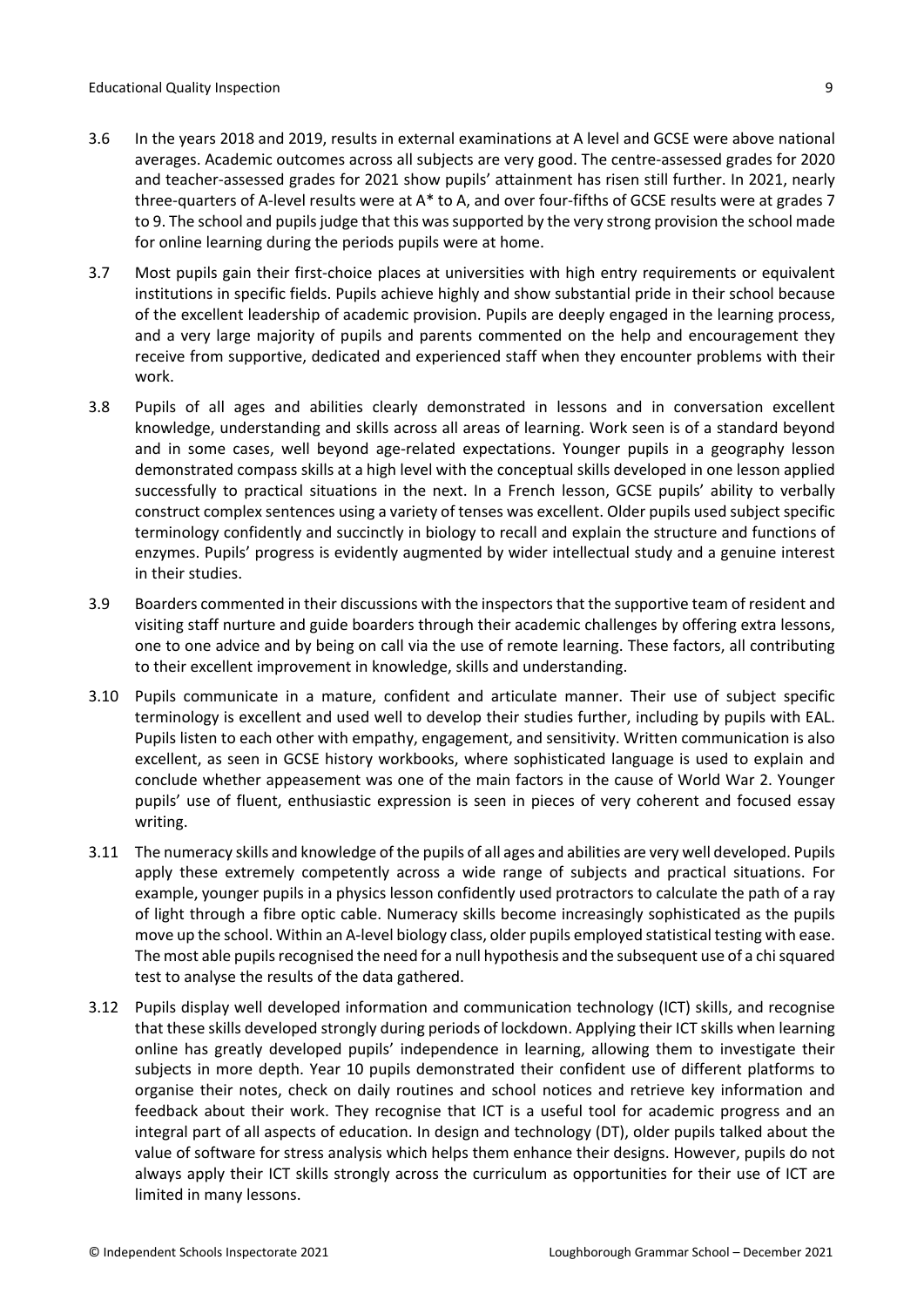- 3.13 Pupils of all ages and abilities display excellent study habits and organisational and thinking skills throughout the school and across the breadth of the curriculum. In a religion and philosophy lesson, younger pupils demonstrated an excellent level of independent thought when analysing and synthesising information to compile a report on 'just war'. In English lessons, GCSE pupils displayed sophisticated analysis of literary texts, being able to give critical views and perspectives when producing evaluative conclusions. In an economics lesson, older pupils contributed effectively to a lively discussion about imports and exports from different regions. They hypothesised confidently from the information available and their own knowledge, challenging their understanding and applying this to the new area of study. Older pupils in a politics lesson were highly engaged, spontaneously contributing higher-order questioning, and offering logical and challenging arguments that enhanced the learning experience for all.
- 3.14 A large majority of pupils achieve notable success in sporting, musical, artistic, and cultural arenas, both individually and in teams. Their achievements are facilitated by an extensive range of extracurricular and extension activities, specialist coaching and expert guidance. The uptake of these activities is high with the pupils receiving many awards over recent years. Boarders take a very active part in all aspects of school life, including drama, debating and music events and their achievements are openly recognised in school and house assemblies and in school publications. The Combined Cadet Force (CCF) is particularly valued by the pupils for the transferable skills it imparts and the leadership opportunities it provides. The RAF section regularly reaches the national final of the Air Squadron trophy. Academic achievements outside of the curriculum include success in competitions at regional and national levels in science, astronomy, linguistics and Maths Olympiads and Maths Challenges. Pupils have represented the UK in the European Maths Olympiad. Pupils have also achieved highly in STEM and young engineer competitions and in foreign language speaking, debating, essay writing, photography and DT competitions. Pupils are highly successful regionally in hockey, cricket, athletics, badminton, cross-country and rugby and nationally in athletics, archery, water-polo, bridge and chess. In discussions, pupils commented on the involvement of many pupils in the musical and drama productions and The Duke of Edinburgh's Award scheme (DofE) as a particular strength of the school.
- 3.15 Pupils throughout the school demonstrate exemplary attitudes towards learning. They show a genuine appetite for learning whether working independently, collaboratively, or when taking the lead. Pupils' willingness to collaborate is evident in every area of school life. They are engaged and enthusiastic learners and are keen to help each other towards achieving common aims in the various tasks set in lessons. Pupils in a modern foreign languages (MFL) lesson were highly focused on the task of producing complex sentences in the target language that are grammatically correct. Older pupils in a music technology lesson displayed an excellent attitude to learning in their nuanced, focused analysis of a complex piece of music. Work scrutiny demonstrates that pupils are highly productive when working independently.

## <span id="page-9-0"></span>**The quality of the pupils' personal development**

- 3.16 The quality of the pupils' personal development is excellent.
- 3.17 Pupils throughout the school demonstrate a strong sense of self-worth, substantial self-confidence and self-discipline. They display an excellent understanding of themselves and what they excel in as well as areas that they find more challenging. Pupils are able to engage in very thoughtful selfreflection about personal identity and character and what led to them. Younger pupils commented on the importance of the *Thomas Burton* award in helping them develop resilience and perseverance. This scheme continues upwards through the school and enables pupils to embrace 'getting to like who I am' and 'getting to be good at who I am'. In their response to the questionnaire, a very large majority of parents agreed that the school helps their children be confident and independent. Praise and encouragement are used throughout the school to great effect and have a clear impact on pupils' selfesteem. Pupils of all ages who spoke with the inspectors referred to the many opportunities to develop their self-confidence and discipline. These include, giving presentations and participation in debating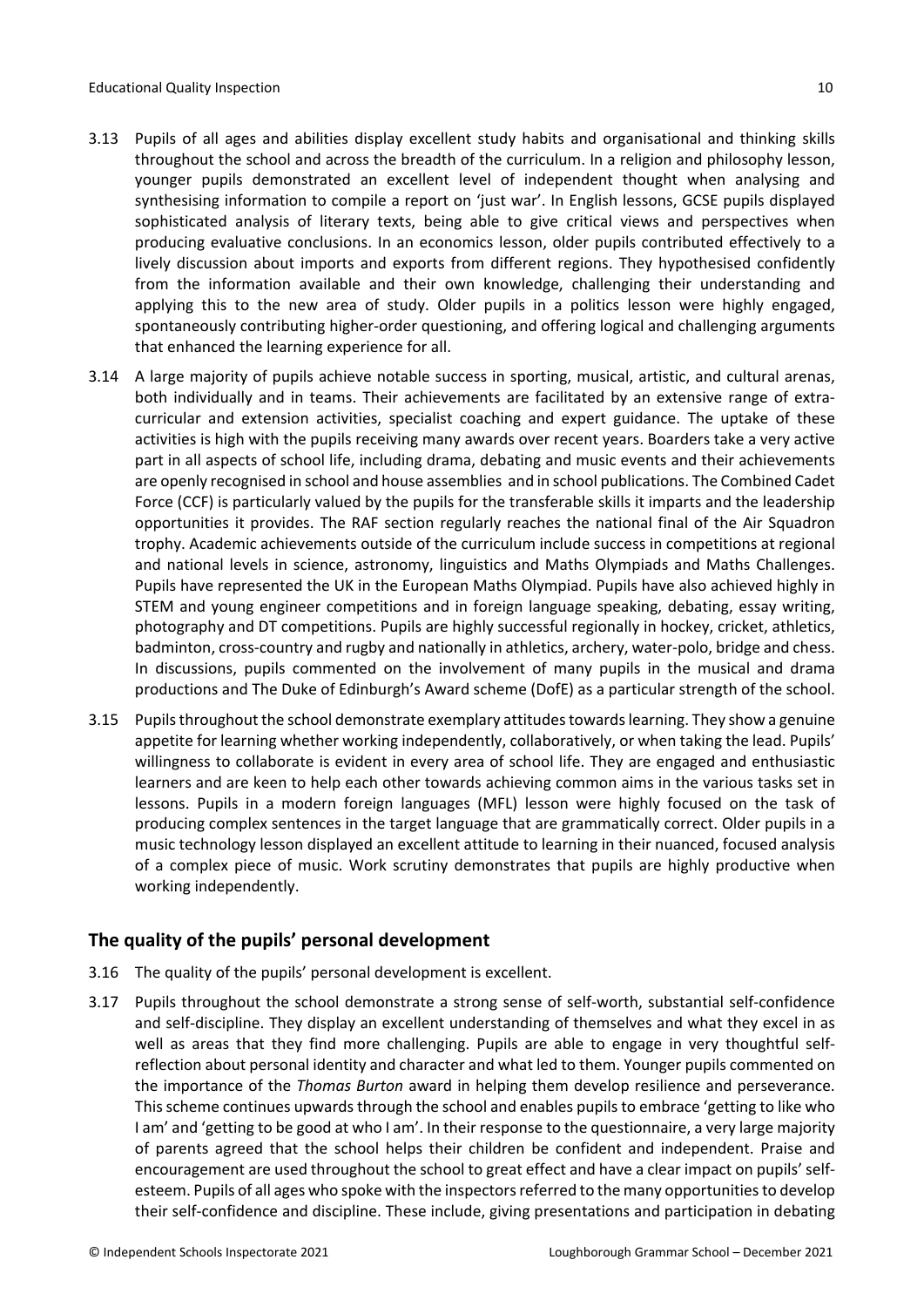competitions and drama and musical productions. The excellent outcomes in pupils' personal development are due to the strong commitment of senior leaders, school governors and staff to providing high levels of pastoral support.

- 3.18 Pupils are able to make informed decisions in order to develop their own well-being and relationships with others as seen in the work of the school council. They are confident that they are equipped to make them now and in the future. A very large majority of parents felt that the school listens and responds to the views of pupils; however, a very small minority of pupils disagree. Inspectors found various forums available for pupils to make their views known and saw the actions taken by the school in response. For example, allowing pupils to attend school already changed for games lessons and the introduction of a diversity committee which has put forward recommendations for the school to consider. These include, amending the code of conduct on culturally appropriate hairstyles, phonetic pronunciation of names made available on school ICT platforms and the introduction of an annual cultural appreciation day. The 'Great Men' initiative encourages pupils to be unafraid of failure or making mistakes when making decisions as this can lead to successful outcomes in the future. Boarders commented on the importance of clear and sensible decision making and of taking ownership of their own academic and personal development.
- 3.19 Pupils of all ages have a well-developed level of spiritual understanding, strong sense of belonging and appreciation of non-material aspects of life. In a classicslesson, older pupils engaged in a sophisticated discussion of Plato's view of philosophy, developing complex arguments about philosophical issues such as the nature of longing, desire and self-completion. In a religion and philosophy lesson, pupils explained, listened and willingly discussed different faiths and religions. They showed a high level of respect to those of different faiths to their own. Pupils commented on the 'multi-faith' group being an integral part in generating spiritual openness. Pupils presented a sharp and confident analysis of Muslim opinions of ISIS, demonstrating a compellingly mature appreciation of this issue. Sensitivity for living organisms was displayed by older pupils in a science lesson as they carefully manipulated woodlice to avoid damaging them.
- 3.20 Pupils show an excellent appreciation of morality and the impact of their actions on others, taking responsibility for them. For example, in a form period, pupils engaged in a lively discussion regarding the degree of culpability of individuals in a role-play scenario about acceptable behaviour in school. In a relationships and sex education (RSE) lesson on gender identity, pupils contributed effectively and confidently to the discussion. They asked questions that showed a mature understanding of the societal and legal impact of the issues at hand. Older pupils in a decision-making task, debated with enthusiasm and confidence the responsibility of various individuals for 'the death of the Baroness' in their English set text. They articulated without prompting, ideas about whether a person who is mentally ill can be held responsible for what has happened and whether a victim can ever be blamed. This discussion demonstrated deep and thoughtful understanding about moral responsibility.
- 3.21 Pupils exhibit a highly developed level of social awareness both in and out of the classroom. They work effectively with others to solve problems and achieve common goals and are highly supportive of each other's achievements. In a GCSE science lesson, pupils discussed set questions, helping each other to find and frame scientific answers. In a classics lesson, older pupils worked together to translate Virgil's *Aeneid*, taking into consideration their individual strengths and weaknesses. They were very adept at supporting and challenging each other to grapple with the text and understand its nuances. Boarders make friends with ease and are a happy and contented community. They work very effectively as a team. The creation of the anti-bullying charter is an excellent example of collaborative and cooperative work within the boarding community. In their response to the questionnaire a small minority of pupils felt the school does not teach them to build positive relationships and friendships. Inspectors found no evidence to support this response. There is an expectation of collaboration which exists at all ages throughout the school. These factors help pupils to develop into considerate and empathetic young people. The school fully meets its aim to produce team players who embrace challenge and change.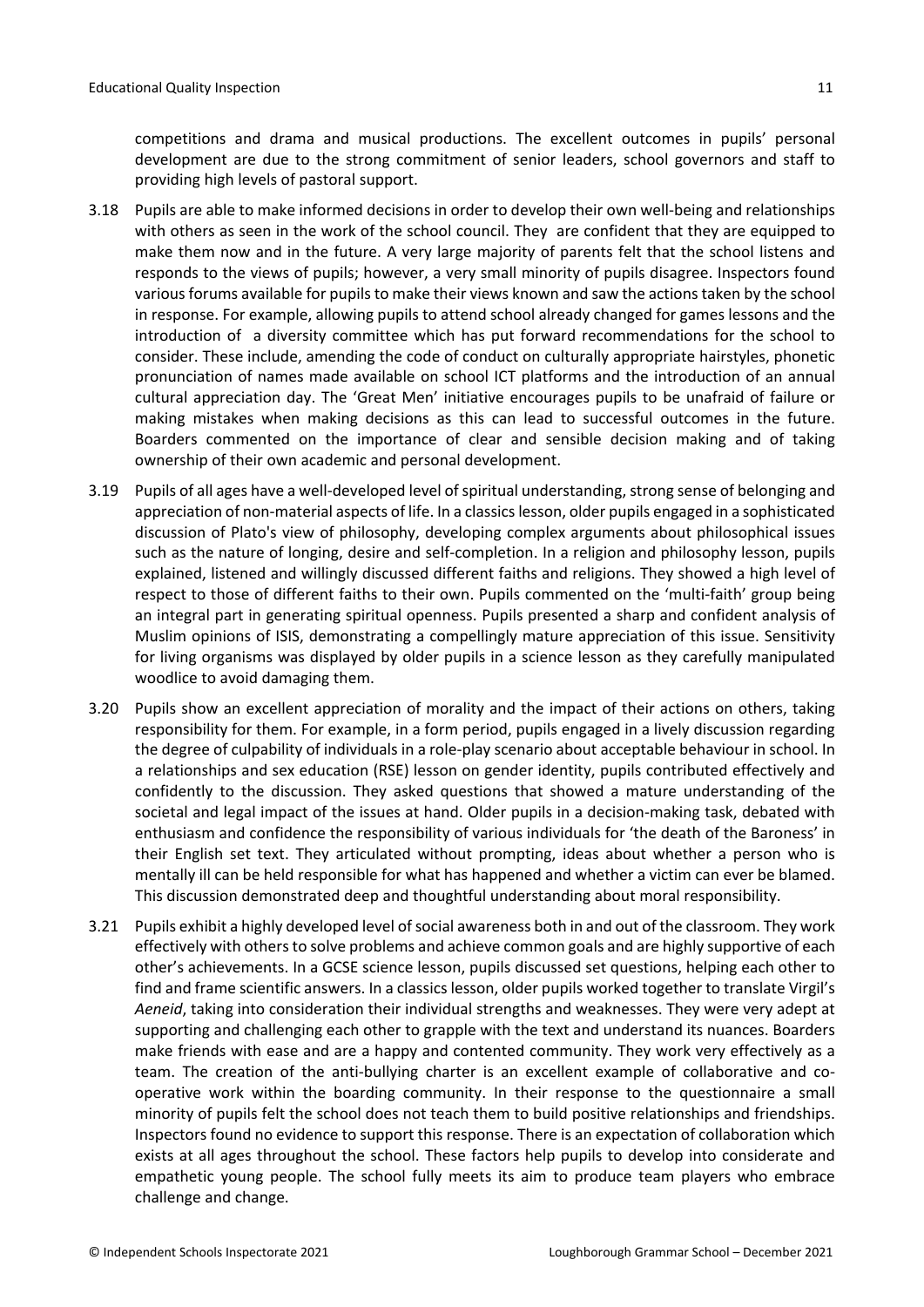- 3.22 Pupils have an excellent awareness of the importance of contributing to others and the wider world. They contribute extremely positively and willingly to the school and local communities and to society more broadly through the broad range of clubs, activities, and charitable initiatives. Many of these are initiated and led by pupils. This is exemplified by the high degree of take up, especially amongst the younger pupils, for the *Thomas Burton* award where the 'heart strand' requires pupils to consider and act upon their need to support others. The pupil mentoring scheme is an excellent example of pupils supporting and contributing to the well-being of their peers. Pupils commented on the positive impact that these mentors have on their daily school life. School prefects take their responsibilities seriously and model responsible behaviour to the younger pupils in the school. Senior boarders act as academic mentors to the younger pupils encouraging them to work with purpose and engage fully with school life. Pupils are highly aware of issues relating to inequality and express this most effectively through whole-school and house-based charity work. Charitable initiatives include, the Year 7 Santa fun run, clearing sections of a canal towpath for disabled access and Christmas food bank donations. Pupil volunteers spoke enthusiastically about their community-based placements and the difference they felt they were making. Older pupils are also involved in the volunteering programme of the Duke of Edinburgh's Award scheme.
- 3.23 Pupils show a good awareness, appreciation and understanding of diversity and different cultures. Pupils of different backgrounds feel able to mix with others with ease, and in lessons were seen working in multi-ethnic groups happily and comfortably. Boarders commented on how their community helps pupils understand and embrace the diverse culture of other boys, their needs and religious differences which are celebrated and rewarded both. Most parents who responded to the questionnaire agreed that the school actively promotes values of democracy, respect and tolerance of other people. In their discussions, older pupils recognised the importance of respecting diversity and considered the introduction of the active and well-attended 'Diversity' society and the 'Spectrum' group for gender identity issues were positive steps.
- 3.24 Pupils of all ages within the school, both day and boarding, know how to stay safe. In their discussions with the inspectors, pupils commented in great depth about their understanding of how to be physically and mentally healthy in ways that are appropriate for their ages. They referenced in particular, aspects of diet, exercise, online safety, and a balanced lifestyle. All pupils throughout the school take part in regular physical exercise. However, in their response to the questionnaires a very small minority of parents and pupils felt the school does not encourage pupils to be healthy. Inspectors found no evidence to support these responses. A very large majority of pupils agreed that they know how to stay safe online, and they feel safe and secure in school, a consideration supported by an overwhelming number of parents. Pupils spoke most highly of the efforts being made by the school and its pastoral teamsin addressing the current national concerns about well-being and mental health issues. They take the various opportunities available to seek counselling and support and also take advantage of the school's newly initiated anonymous disclosure platform to raise concerns.